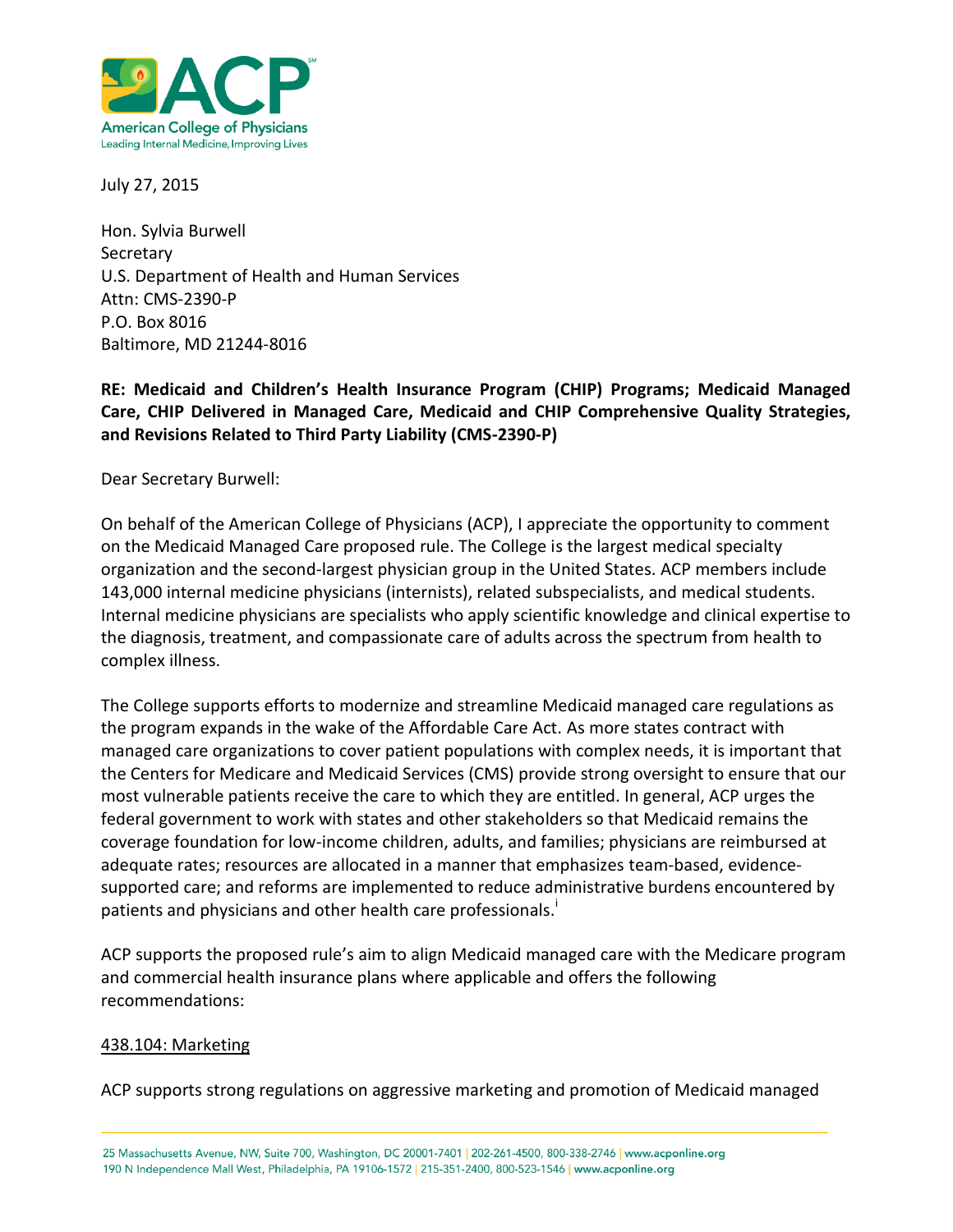care and other plans. College policy recommends that state and federal standards for marketing health benefits plans must ensure that marketing materials not include false or materially misleading information and that sales agents do not partake in abusive enrollment procedures. Rules related to marketing by Medicaid managed care plans should prohibit door-to-door canvassing in low-income areas, marketing at Supplemental Nutrition Assistance Program offices, and offering gifts as incentives to join a plan, among other protections. The College recognizes that the proposed changes intend to clarify that certain Medicaid marketing regulations do not apply to qualified health plans and seek to mitigate care disruptions as enrollees transition to qualified health plans. We urge CMS to maintain the requirements that states closely monitor relevant Medicaid managed care organization (MCO) and other health plan marketing materials to prevent false or misleading claims and unethical sales tactics, whether delivered via social media, email, or other means.

## 438.400, 438.402, etc.: Appeals and Grievances

The College supports an easily accessible, transparent, and prompt appeals system for MCO and other health plans. Additionally, ACP policy recommends that states establish a statewide grievance system for their Medicaid managed care program for use by enrollees and providers to report instances of fraud and abuse or unreasonable denials of care. The College concurs with language that limits MCO and other plans to a single level of appeal for enrollees. This will ensure that barriers to necessary care are minimized. We also support providing enrollees an opportunity to receive a State Fair Hearing following an adverse benefit determination.

Regarding 438.406(b)(2), ACP policy recommends that regulations mandate that the managed care plan physician ultimately denying medical necessity decisions needs to be licensed in the state in which the patient is being treated and needs to be in a specialty relevant to the medical problem. Additionally, an appeal of the managed care plan physician's decision needs to be heard by the managed care plan Medical Director in a time frame as determined by the urgency of the medical condition.

We support revisions to 438.408 that would require that standard, non-expedited appeals decisions be made within a maximum of 30 days of receipt of appeal as well as the revised timeframe for expedited appeals (i.e., 72 hours after the MCO receives appeals notice).

# 438.4, 438.5, etc.: Medical Loss Ratio

ACP supports the establishment of a medical loss ratio for MCOs and other plans. This requirement would further align Medicaid managed care plans with Medicare Advantage and commercial plans, promote plan efficiency, enable more accurate rate setting, and promote value and high-quality care.

# 438.3: Standard Contract Requirements

ACP supports the language in 438.3(a) that directs CMS to review and approve MCO and other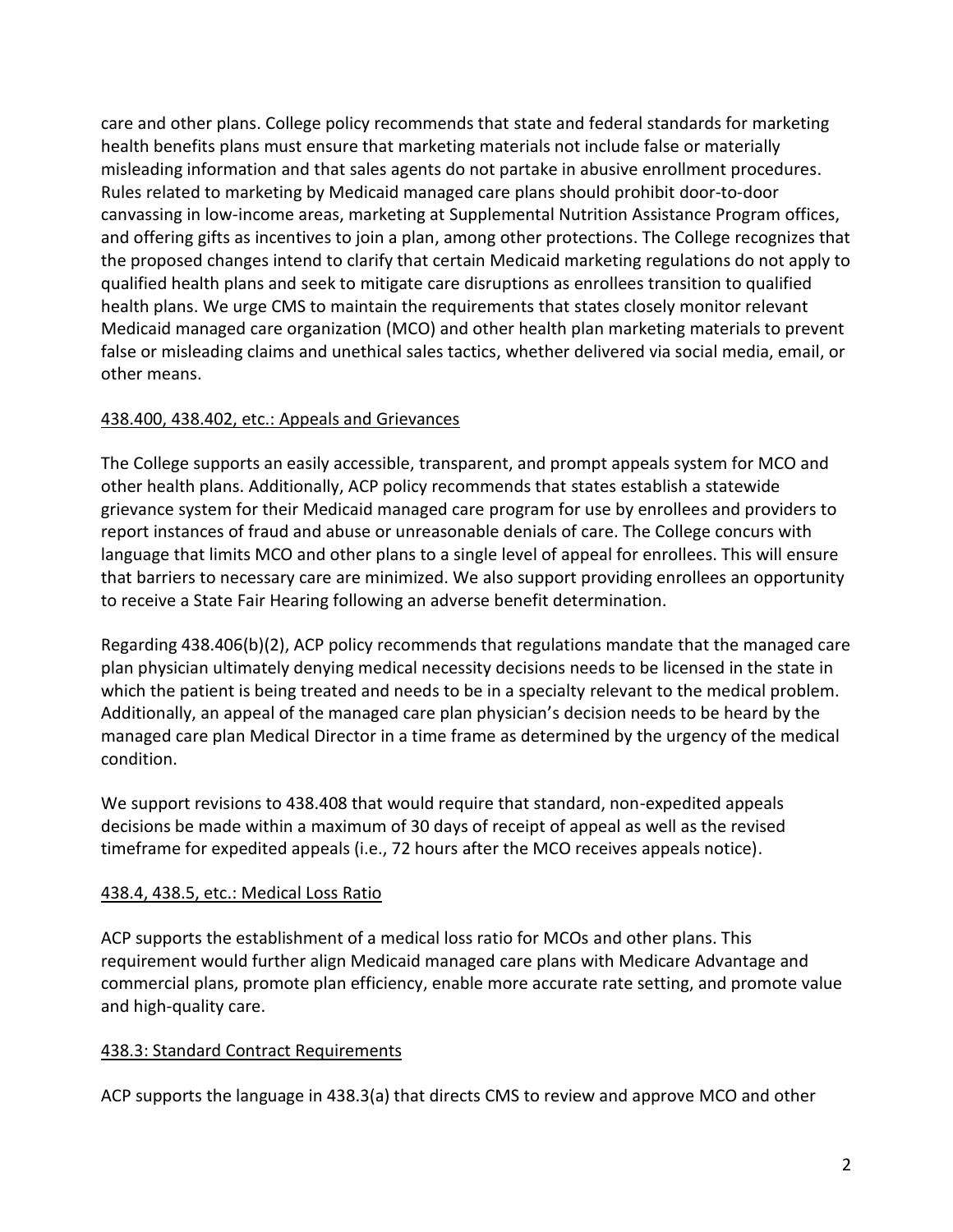plan contracts on the basis of their value. In the case of risk contracts, all health plans must assume responsibility to assure that financial risk-sharing methods do not lead to compromised patient care, which capitation and other risk-sharing methods may do. The rate-setting process must be robust and follow actuarial guidelines to ensure initial rates are sufficient to minimize the need for future adjustments. The plans need to be open to proposals from physicians to restructure their capitation arrangements to reduce any potential adverse impact on patients. It is not sufficient for health plans to argue that the responsibility for assuring that appropriate care is given falls solely on the physician, when it is the health plan that determines the financial arrangement under which medical care is provided. Further, ACP supports inclusion of paragraph (l), stating that a contract must allow each enrollee to choose his or her health professional to the extent possible and appropriate.

#### *Prior Authorization and Utilization Review Recommendations*

ACP asserts that drug utilization review policies should never place physician financial incentives in conflict with patient welfare. ACP guidelines on utilization review and management are provided in the Appendix.

Prior authorization procedures should only be required of practices with a documented history of overuse or inappropriate use of services. Doing so will decrease the administrative burden and cost on practices that provide necessary and efficient care. By targeting outliers, Medicaid can enable physicians to direct more time to patient care rather than paperwork. Further, ACP believes regulations should require MCOs and other health plans or the entities that perform prior authorization review to track and regularly publish, in a form accessible to the public and physicians and of worth to health services researchers, information about the numbers and rates of denials of health care services, rates of denial of payment for services, and of rates of reversal of denials on appeal.

Managed care plans should require prior authorization only for services for a specified procedure if there is clear evidence that: (1) routine use of prior authorization substantially reduces the number of medically unnecessary services; and (2) the costs of conducting the prior authorization—including costs incurred by the physician's office in complying with the prior authorization requirements—do not exceed the potential savings.

State contracts with Medicaid managed care plans should include standards for accountability and management of the health plan and should include review of a health plan's medical necessity standards and prior authorization rules to ensure that the health plan's standards of care are consistent with those in the medical community.

Further, to ensure that services are provided in a timely manner, ACP supports rules that would require MCOs and other plans to review an adverse prior authorization determination upon request of the enrollee, enrollee's family, or enrollee's physician within specified time frames that would allow for a rapid determination of denials for urgent and emergency care. ACP proposes the following time frames: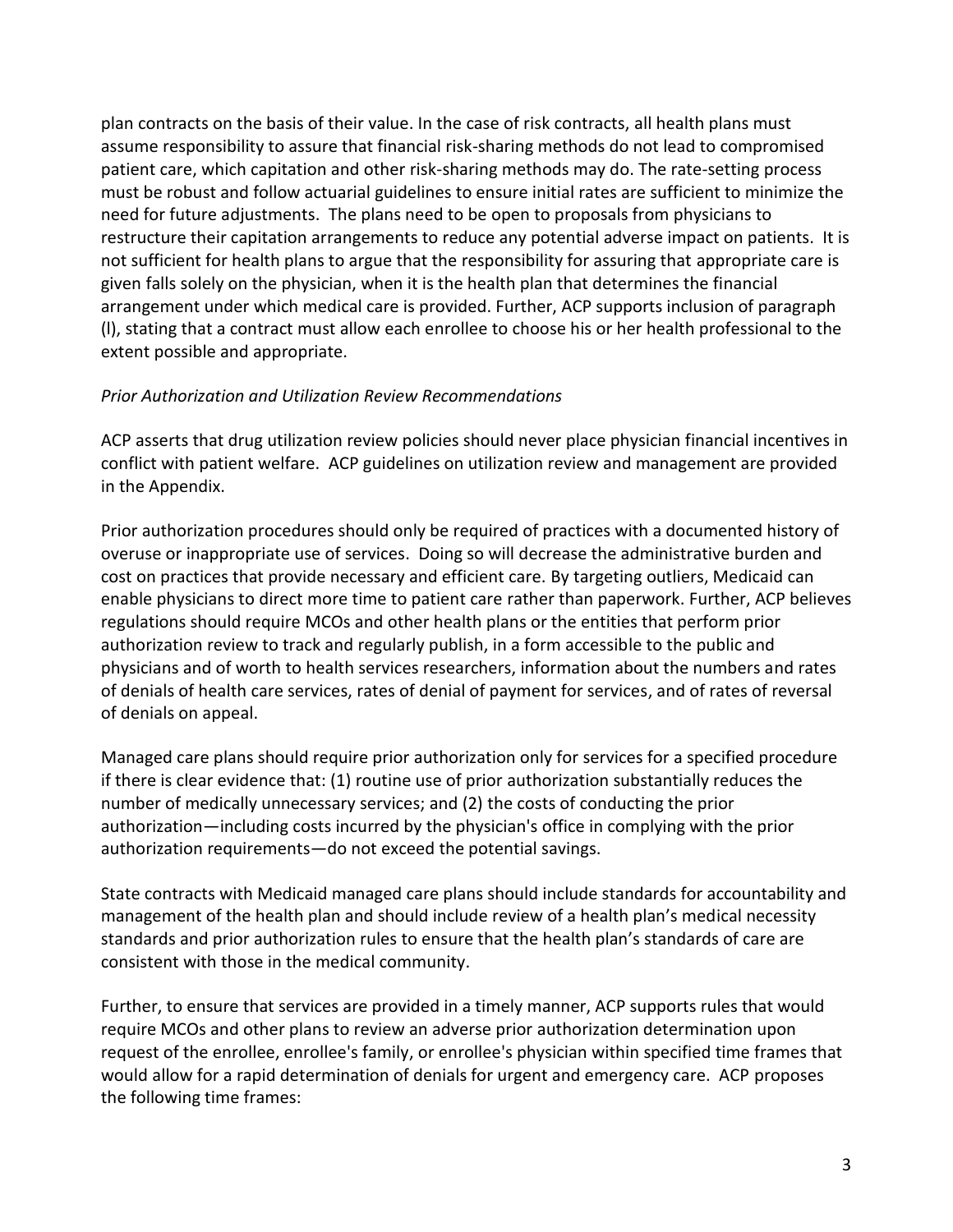- For urgent care services, within one hour after the time of the request for such review; and
- For services other than emergency and urgent care, within 24 hours after the time of a request for such review.

The College strongly believes that the optimal solution is not only to make prior authorizations easier to resolve, but also to avoid them whenever possible. The preferred approach, which utilizes technology to bring transparent, accurate, and actionable cost and insurance coverage information to patient and clinician before and at the point-of-care, not only reduces administrative burden but also facilitates informed value-based shared decisions about treatments and testing.

Paragraph (u) proposes to permit federal payments to MCOs and Pre-paid Inpatient Health Plans (PIHPs) for enrollees that are a patient in an institution for mental disease. ACP supports this language and believes that this revision to the program will help broaden access to inpatient facilities for enrollees with short-term needs. ACP recently released a position paper on the integration of behavioral health into the primary care setting.<sup>ii</sup> Because of the sharp decline in the availability of inpatient psychiatric beds over the last few decades, prisons, jails, and emergency departments have become the de facto inpatient behavioral health setting for vulnerable patients. This provision is a promising step to improve necessary access and help achieve true mental health parity.

## 438.4: Actuarial Soundness; 438.5: Rate Development Standards; 438.6: Special Contract Provisions Related to Payment

ACP believes that risk adjustment should be used to ensure that vulnerable patients, including those with multiple chronic diseases, are able to maintain a regular source of care from the physician they trust. To help achieve this, payments to managed care plans should not create incentives for plans to discriminate against patients with complex illnesses and capitation payments to providers should reflect the risk level of the patient population. College policy recommends that capitated payments should be actuarially based on analysis of utilization and enrollment expectations of the covered population. ACP concurs with the proposed language that capitation payments should be sufficient to cover reasonable, appropriate, and attainable costs in providing services to Medicaid enrollees and be adequate to meet network adequacy, availability of services, and coordination and continuity of care requirements. Health plans should modify the methods they use to determine capitation payments to include several factors, in addition to age and gender, that can predict use of medical care resources. ACP recommends that health plans incorporate measures of health status and prior-year utilization and be required to provide necessary documentation to support their evidence that rates comply with Medicaid stipulations.

We encourage CMS to work with states to certify that MCO and other plans' capitation rates are sufficient to meet these requirements and direct plans to amend their rates if they prove to have a negative effect on enrollee access, provider participation, etc. It is important that CMS and state regulators closely evaluate the MCO and other plans' rates to ensure that they are actuarially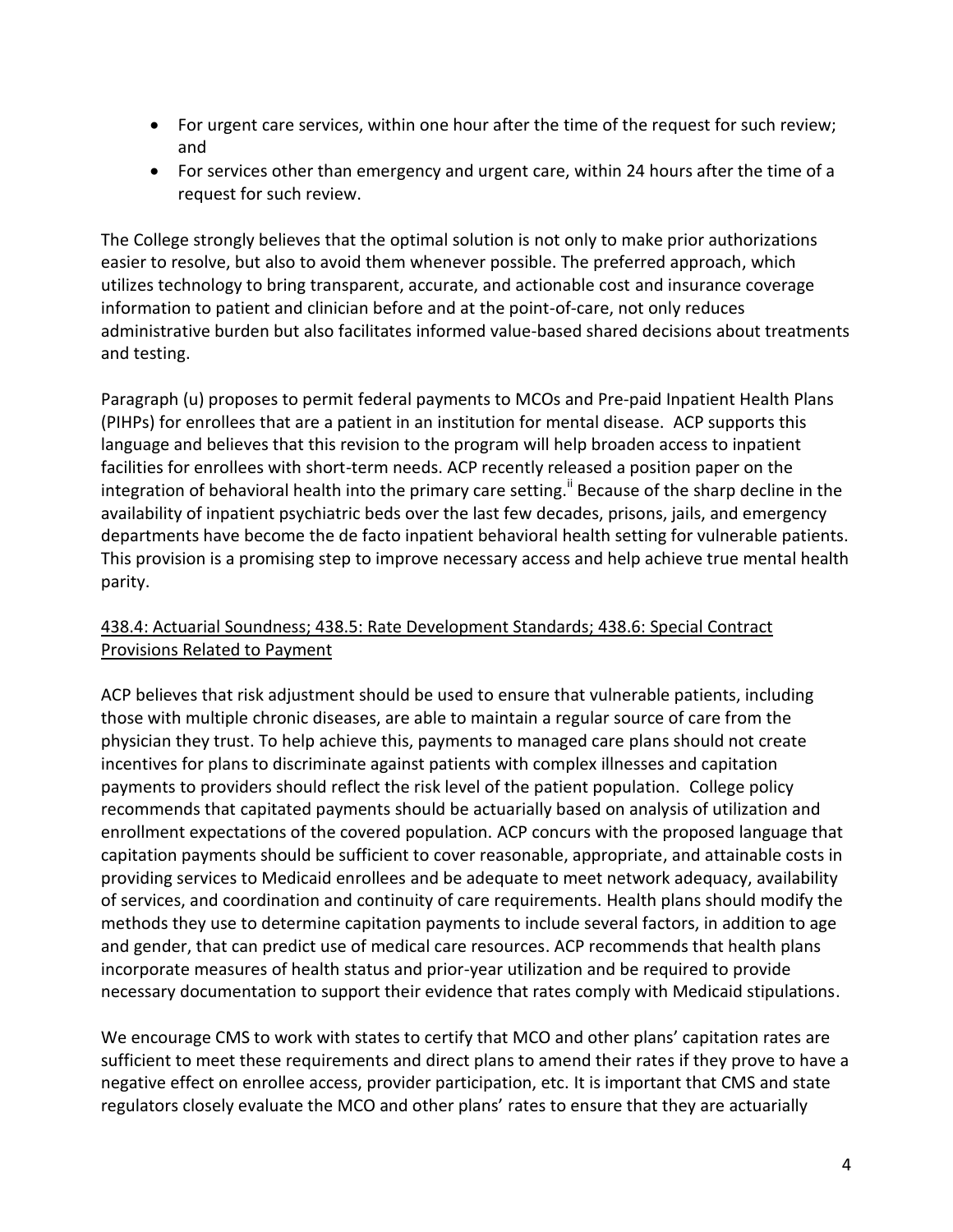sound. A 2010 GAO report found serious gaps in CMS's efforts to review rates in Tennessee, Nebraska and other states.<sup>iii</sup> The agency must require states to use up-to-date, relevant, and appropriate data so that rates are accurate and sufficient.

With regards to team-based care models, payment systems that require the clinical care team to accept financial risk must account for differences in the risk and complexity of the patient population being treated, including adequate risk adjustment.

The College agrees with the intent of paragraph 438.6(c) that would allow states to require MCOs and other programs to implement value-based purchasing models for provider reimbursement. ACP supports efforts to tie physician payment to performance assessment if the intent is to achieve improved patient health and encourages systems-based reform. ACP believes that performance assessment-based payment efforts should:

- Be integrated into innovative delivery system reforms such as the patient-centered medical home and other payment reform efforts that promote systems-based collaboration and health care delivery;
- Demonstrate improved quality patient care that is safer and more effective as the result of program implementation;
- Support an environment where all physicians—in both primary care and specialty practices—are supported in their efforts to perform better, continually raising the bar on quality;
- Develop, or link closely to, technical assistance efforts and learning collaboratives so that physicians and other health professionals are motivated and helped to improve their performance;
- Engage physicians in all aspects of program development including determination of standard measure sets, attribution methods, and incentive formulas; and
- Reflect national priorities for strengthened preventive health care, quality improvement, quality measurement, and reducing health disparities.

Further, the reward framework should be incorporated into systems-based payment reforms designed to permit and facilitate broad-scale positive behavior change and achievement of performance goals within targeted time periods.

ACP strongly supports the Patient-Centered Medical Home (PCMH) model, a team-based model that emphasizes care coordination, a strong physician-patient relationship, and preventive care. According to the National Academy for State Health Policy, 46 states have worked to advance medical homes in their Medicaid or CHIP programs.<sup>iv</sup> Wider implementation of the PCMH model may encourage delivery of care based on value rather than volume and improved patient experience as well as achieve other important goals such as the integration of behavioral health into the primary care setting.

The College appreciates proposed paragraph (c)(iii), which would allow states to continue vital and effective payment incentives including continuation of Medicaid-Medicare pay parity for primary care services under section 1202 of the Affordable Care Act. Early evidence shows that the primary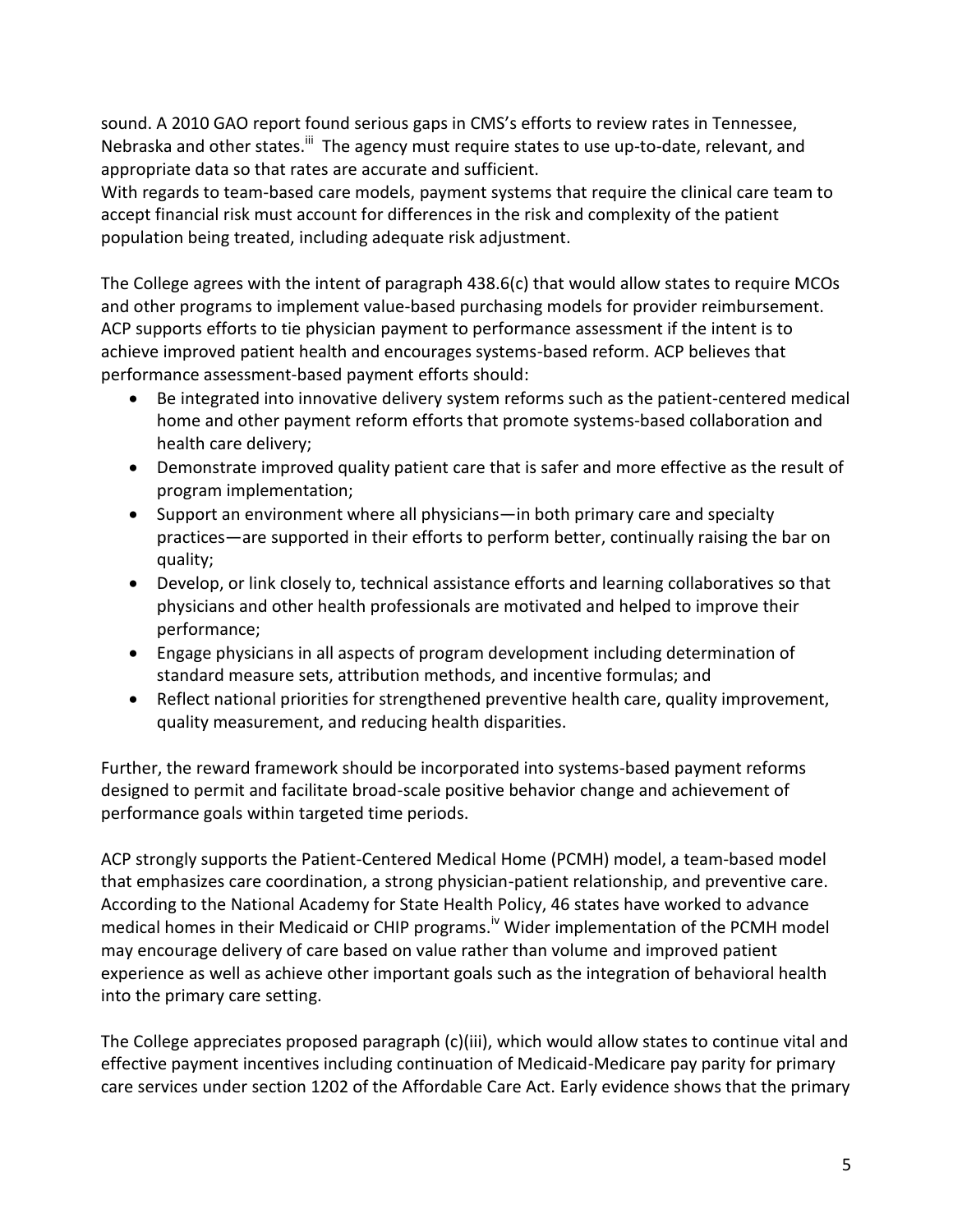care pay parity program was having its intended impact prior to its expiration. A study released in January 2015 found that appointment availability for Medicaid-participating primary care clinicians increased by 7.7 percent during the period that pay parity was in effect, demonstrating that higher reimbursements are related to improved access for Medicaid patients.<sup>v</sup>

ACP supports the safeguards described in paragraph (c)(2), including written assurances that the quality improvement program is based on utilization and delivery of high-quality services and prohibitions on automatic renewal to ensure proper evaluation and oversight. The College also believes programs will operate more efficiently and reduce administrative burdens by using a common set of performance measures across all of the payers and providers, as described in (c)(2)(ii)(B).

## 438.600, 438.602, etc. Program Integrity/State Responsibilities

ACP agrees with the spirit of 438.602(b), which would require the state to screen, enroll, and revalidate MCO and other plan-participating providers. This process may help to maintain the integrity of the Medicaid program and ensure that negligent providers are removed from the system. However, we are concerned that allowing MCOs and other programs to conduct an additional layer of screening would place an unnecessary administrative burden on providers. We suggest that if this is implemented, it be limited only to "high-risk" providers. This process should be streamlined to ensure maximum compliance and limited administrative burden, such as through an electronic database with prepopulated form, and limited only to those providers that give cause to concern for fraud and abuse or inappropriate care. We urge that the final rule codify language that establishes protections for physicians and other health care professionals that treat high-risk populations or specialize in high-cost, medically necessary treatments so they are not unjustifiably targeted by MCOs and other plans for treating vulnerable patients.

### 438.54: Managed Care Enrollment

Patients must have a choice of health plans and the opportunity to voluntarily choose plans that best meet their health needs. The College believes that automatic enrollment policies that force patients into an MCO or other arrangement with which they are unfamiliar are not ideal and threaten patient choice and the patient-provider relationship. To avoid confusion on the part of recipients and providers created by automatic enrollment policies, states should be required to notify enrollees concerning any health plans to which they may be assigned and the need to use a health plan's network of providers. ACP believes that enrollees should be given at least 60 days to enroll in a different plan without cause during a plan year. Policies should be constructed with the goal of educating enrollees and providers of expectations and ensuring seamless continuity of care during any transition.

### 438.62, 438.208: Continued Services to Beneficiaries and Coordination and Continuity of Care

We strongly urge CMS to include in the final rule a requirement for states to ensure MCOs and other plans establish care transition policies to provide for uninterrupted service for enrollees such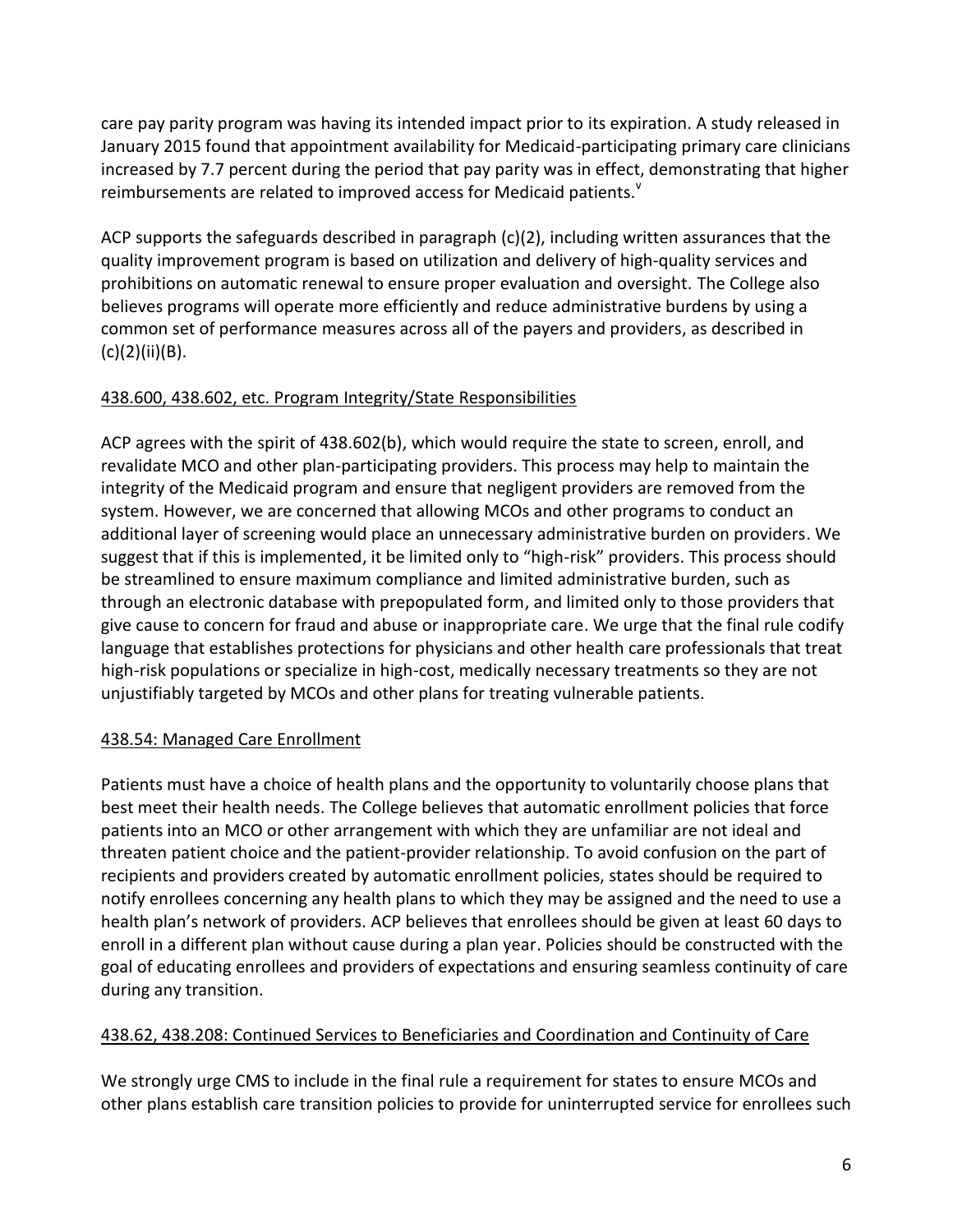as for when a contract is terminated or an enrollee switches plans. ACP agrees that such policies need to be expanded beyond circumstances related to rural-area managed care organizations. To facilitate care transition, the final rule may provide clinically integrated information systems to improve communication between providers during patient handoffs and allow temporary innetwork coverage of the patient's previous provider during the transitional period.

Regarding 438.208, the College strongly believes that MCOs and other plans should establish protocols that enable and encourage enrollees' primary care physicians, specialists, and other health care professionals to work together in a team-based care model across settings. The College has developed a High-Value Care Coordination Toolkit to provide resources to facilitate more effective and patient-centered communication between primary care and subspecialist physicians.<sup>v</sup> ACP agrees that a patient should have access to the provider who can best furnish necessary services. However, we urge the final rule to underscore the importance that all Medicaid enrollees have access to a regular source of primary care in addition to other types of care. In the event of a contract termination between a physician and MCO or other model plan, we believe it is important that enrollees have sufficient time to transition to another primary care provider. We urge that the final rule require that Medicaid enrollees be quickly informed of their primary care physician's contract termination and any assistance available to help the enrollee find another primary care physician.

Additionally, the maturity of a health IT standard is unrelated to its value or usefulness in delivering care. Before considering a health IT standard for inclusion in rulemaking or guidance, CMS must determine that there is at least one documented use case where the standard has proven its value in enhancing care delivery.

### 438.10: Information Requirements

Since many enrollees may not be familiar with health insurance and managed care concepts, it is important that the final rule require that MCOs, other model plans, brokers, and other relevant parties provide clear, understandable, and accessible plan information. College policy recommends that states conduct appropriate education and outreach programs to their Medicaid populations to familiarize them with the rules of managed care. Information should be provided in a manner that is accessible and understandable to those with disabilities and limited English proficiency. Medicaid MCOs and other model plans should be required to make patients aware of formulary utilization and any cost sharing requirements. Patient information should describe how a formulary functions and how cost sharing may affect the pharmacy benefit. Enrollees should be clearly informed in advance of any restrictions on their access to specialists that may result from their choice of alternative delivery systems and have clear explanations of prior authorization mandates. We further recommend that CMS require that utilization review criteria be disclosed to patients.

MCOs and other plans should be required to maintain accurate provider directories and update directories on at least a monthly basis. A June 2015 report from the California State Auditorvii found that the three Medi-Cal managed care plans studied had inaccurate provider directories and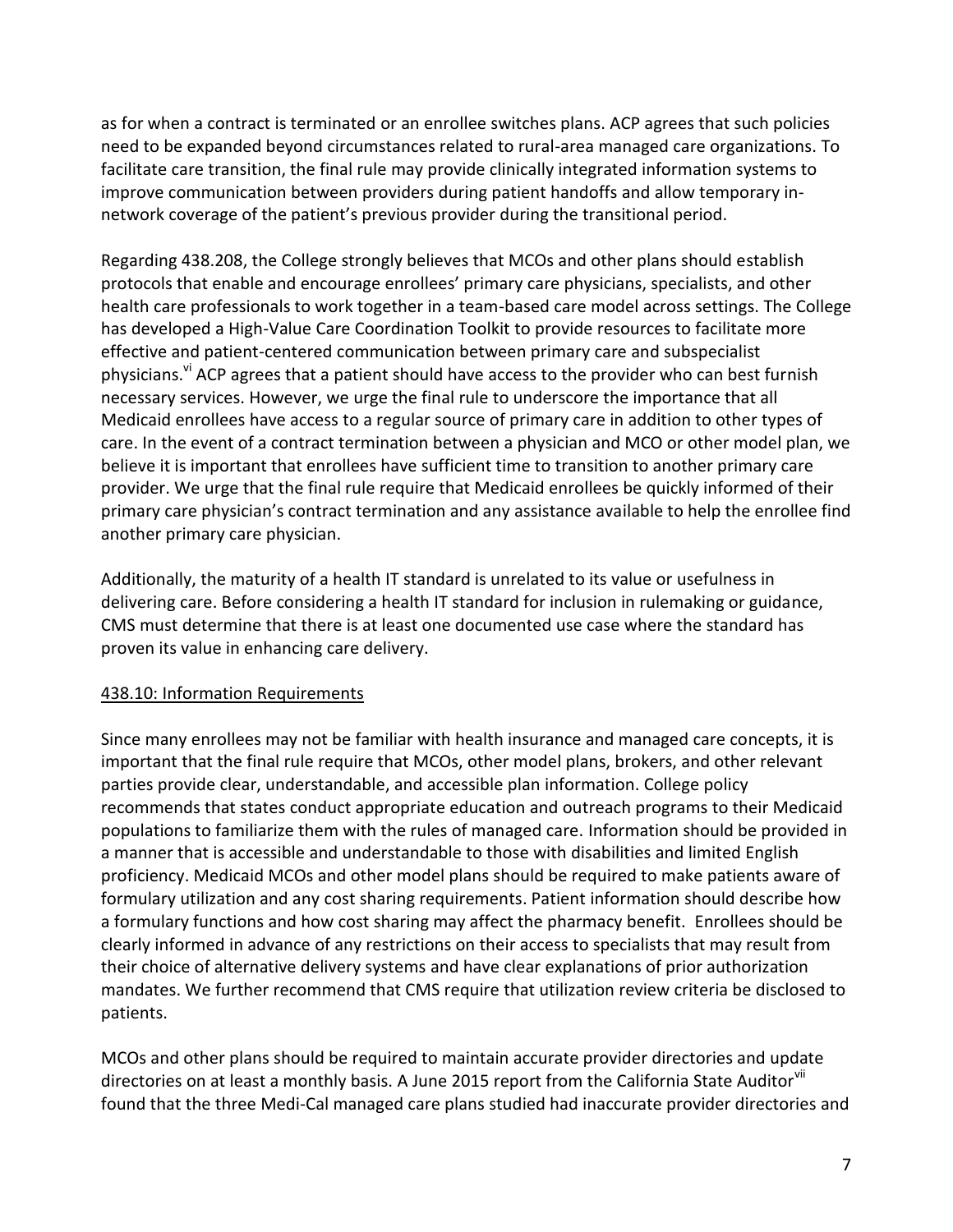included listings for inactive providers, incorrect contact information, and other mistakes. The report noted, "when errors occur in the providers' directories, Medi-Cal beneficiaries could experience delays in their access to care." Similarly, an HHS Office of Inspector General report found that 51 percent of providers listed in directories were not participating at the listed location or not accepting enrolled patients. This information must be accurate if maximum distance standards and other measures are going to be used to determine network adequacy and whether enrollees can access needed care. ACP supports the requirement that provider directories be updated at least monthly and that electronic provider directories be updated within 3 days of receipt of updated provider information.

ACP also supports language in 438.10(g) that would require the MCO and other plans to ensure that all enrollees receive written information about the appeals and grievance procedures at the time of enrollment. ACP recommends that CMS and state regulators closely monitor plan information and impose sanctions on MCOs and other plans that fail to abide by this section.

## 438.68, 438.206, 438.207: Requirements for the Network Adequacy Standards Set by the State for a Specified Set of Providers

ACP appreciates the proposed rule's attention to robust provider network adequacy rules to ensure that Medicaid enrollees are able to access their preferred physician in a timely manner. As more states elect to expand their Medicaid programs to childless adults, it is essential that MCOs and other models are required to include an adequate range of high-quality primary care physicians and specialists in plan networks. ACP appreciates that the proposed rule would require states to apply travel time and distance standards for primary care providers and other provider categories. We encourage CMS to codify this language in the final rule and emphasize that enrollees should have access to a regular source of care preferably delivered through a patientcentered medical home. The College also recommends that the final rule include standards to ensure that Medicaid enrollees are able to access high-quality specialists and subspecialists. ACP policy recommends that access could be improved by permitting internal medicine subspecialists to participate with managed care plans as primary care physicians, principal care physicians, and/or consultants based on their preference if they meet the requisite credentialing criteria for each role.

The College believes CMS should consider additional network adequacy criteria such as providerto-patient ratios, maximum appointment wait times, and provider capacity and availability that will help provide a more accurate evaluation of provider access. The final rule should allow states to use additional network adequacy measures. ACP also supports language in paragraph 438.68(c) that would require particular attention be given to addressing access to care in geographically underserved areas and among medically underserved populations including racial and ethnic minorities and those with limited English proficiency. The College also agrees with the inclusion of network adequacy standards that consider the care needs of chronically ill patients. Further, MCOs and other models should be required to disclose their network development criteria in a manner that is readily accessible to patients, physicians and other health care providers, and other stakeholders.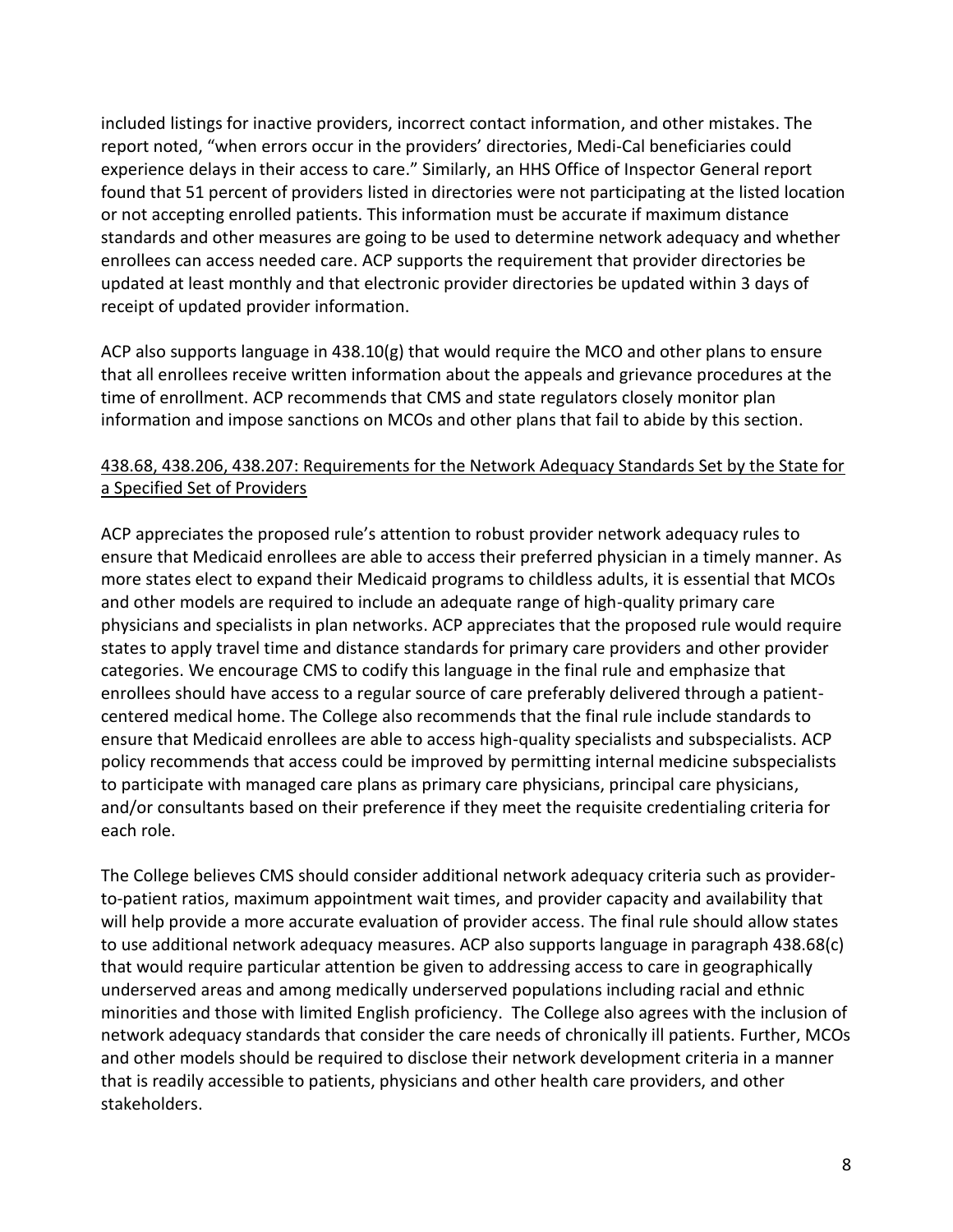Regarding the related network adequacy language in 438.206, ACP appreciates the inclusion of language requiring that patients be given the opportunity to seek a second opinion from a qualified health professional if needed as well as language requiring maintenance and monitoring of networks to provide all services for all enrollees including those with limited English proficiency or physical and mental disabilities. The College supports and encourages the concept of internists being considered as one of the consultants in any second opinion program, whether medical or surgical. ACP also supports language in paragraph (b) providing that if a patient is unable to access medically necessary services from a network physician or other health care professional, the service be made available to the patient through an out-of-network provider. Additionally, the College strongly believes that all patients, regardless of race, ethnic origin, gender, nationality, primary language, socioeconomic status, sexual orientation, cultural background, age, disability, or religion, deserve high-quality health care and concurs with paragraph (c)(2), ensuring that MCOs and other plans participate in programs to deliver culturally competent services to enrollees.

CMS should collaborate with states to provide ongoing monitoring, oversight, and enforcement to ensure timely access to services and providers. The College recommends that if CMS and states are to rely on health plan attestations and documentation (i.e., under 438.207) to evaluate network adequacy and access to services, it is imperative that regulators verify the accuracy of information submitted by health plans. ACP recommends that states conduct audits, conduct consumer complaint tracking, and collect use-of-out-of-network provider information and other activities to determine if a plan's network is adequate. Evaluations should be conducted in a manner that is not administratively burdensome to physicians and other health care professionals. If it is determined that an MCO or other model plan does not have adequate network capacity to assure reasonable access to benefits and services under the contract, the health plan should be required to take corrective action, address the deficiency, and ensure timely access to necessary services.

While ACP recognizes that some states permit exceptions to network adequacy standards, we strongly encourage close oversight and monitoring of network changes to ensure they do not negatively affect patient access to care.

### Subpart E: Quality Measurement and Improvement; External Quality Review

ACP supports the intent of the proposed quality of care language. College policy provides general guidance toward ensuring managed care organizations deliver high-quality, high-value care to patients and achieve contract goals in a fiscally responsible manner. Managed care plans should be required to:

- Establish mechanisms to incorporate the recommendations, suggestions, and views of enrollees and participating physicians and providers that improve quality of care into:
	- o Medical policies of the plan (such as policies relating to coverage of new technologies, treatments, and procedures);
	- o Quality and credentialing criteria of the plan; and
	- o Medical management procedures of the plan.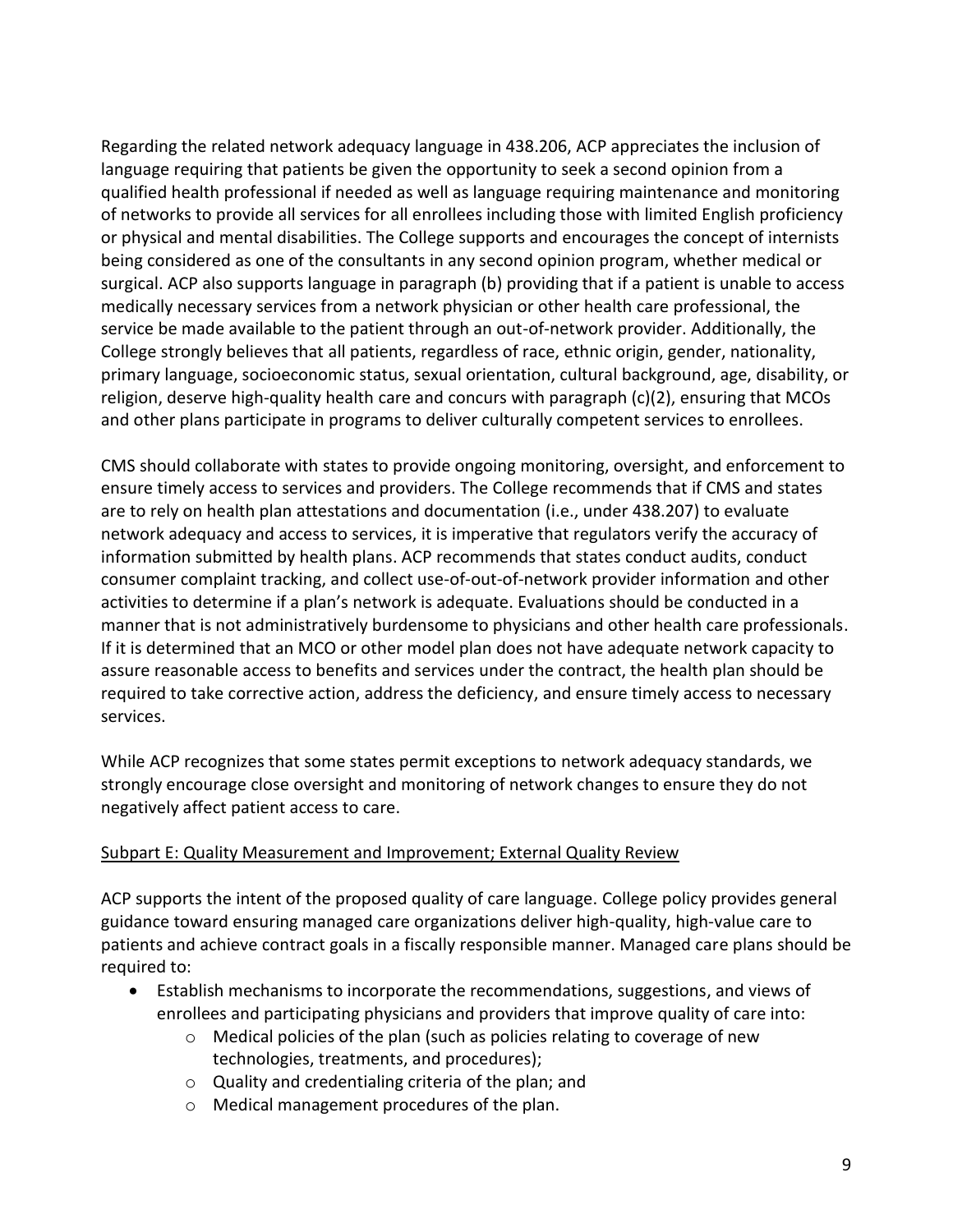- Monitor and evaluate high-volume and high-risk services and the care of acute and chronic conditions.
- Evaluate the continuity and coordination of care that enrollees receive.
- Have mechanisms to detect both underutilization and overutilization of services.
- Use systematic data collection of performance and patient results, provide interpretation of these data to their practitioners, and make needed changes.
- Make available information on quality and outcomes measures to facilitate beneficiary comparison and choice of health coverage options (in such form and on such quality and outcomes measures as the Secretary determines to be appropriate).

### **Conclusion**

Medicaid is the largest single source of health coverage and the program continues to grow as more states choose to expand eligibility under the Affordable Care Act. Managed care's reach is also growing and is delivering services to more vulnerable populations. While managed care can encourage coordination among providers and may tamp down inefficiencies, it is extremely important that states and CMS provide strong oversight to ensure that Medicaid enrollees receive the care they need from the providers they trust. The evidence shows that gaps in oversight can lead to gaps in care and compromised patient health. ACP urges strong requirements on network adequacy, administrative efficiencies, comprehensive benefits, accessible enrollee education and information, and consistent and constant quality improvement to ensure that patients are able to receive the care they need from the physicians they prefer.

The College appreciates the opportunity to provide comments on the Agency's proposed changes to the Medicaid managed care policies. Please contact ACP's Ryan Crowley at [rcrowley@acponline.org](mailto:rcrowley@acponline.org) or (202) 261-4521 if you have any questions or need anything further.

Sincerely,

Wayne J. Riley, MD, MPH, MBA, MACP President American College of Physicians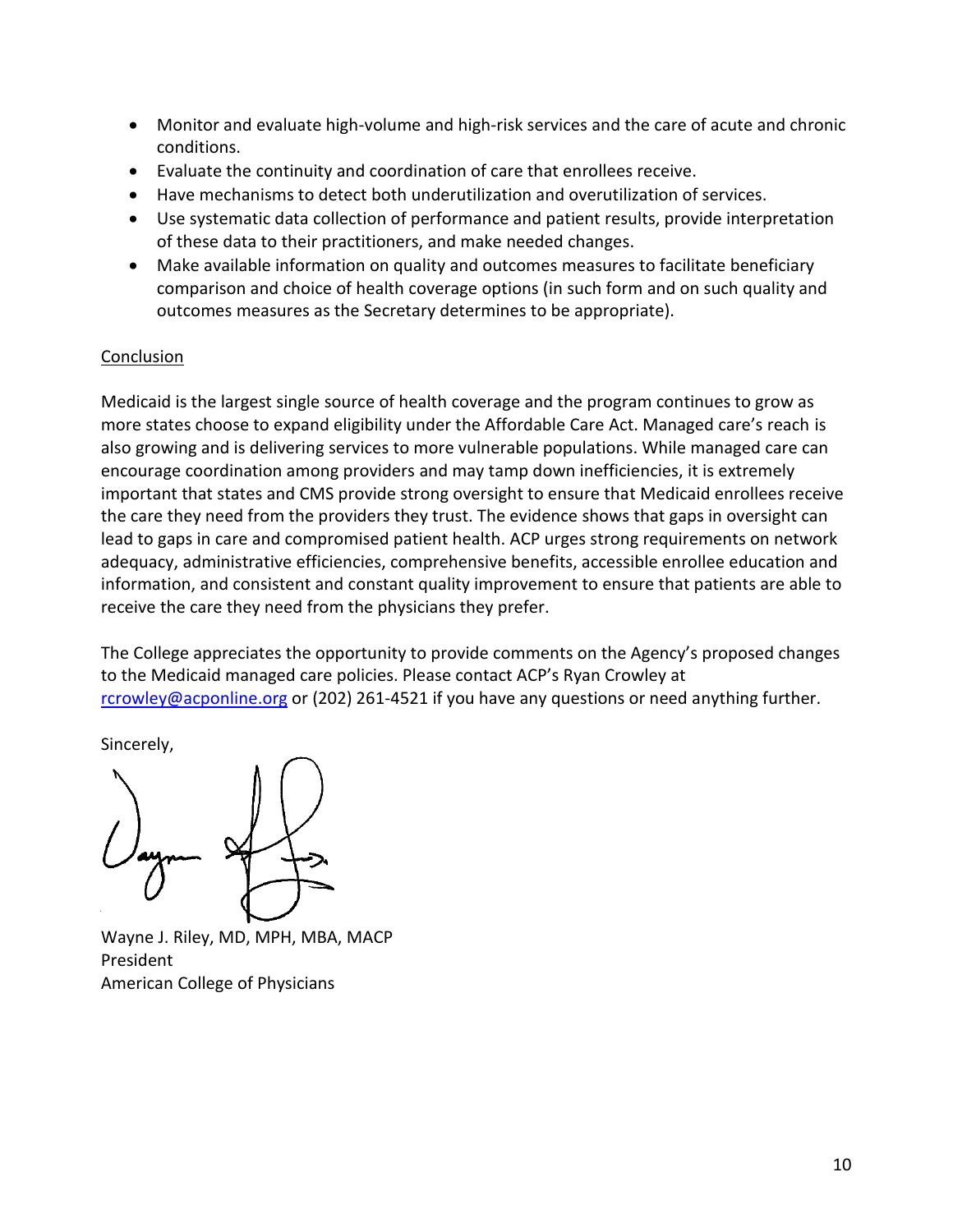#### **Appendix: Utilization Review/Utilization Management Guidelines**

- 1. Physicians' adherence to evidence-based, scientifically supported practice guidelines should result in payment without excessive demands for documentation and without filing appeals. If the patient care does not comply with these guidelines, the physician should provide information to justify the claim.
- 2. Utilization review (UR) appeals should provide physicians with due process including the right to review the material used to make the claims denial with the actual personnel responsible for the review.
- 3. Managed care plans should reveal UR criteria—such as computer algorithms, screening criteria, and weighting elements—to physicians and their patients upon request.
- 4. Managed care plans should require preauthorization only for services for a specified procedure if there is clear evidence that: (1) routine use of preauthorization substantially reduces the number of medically unnecessary services; and (2) the costs of conducting the preauthorization—including costs incurred by the physician's office in complying with the preauthorization requirements—do not exceed the potential savings.
- 5. Managed care plans should require that UR/Utilization management (UM) personnel and processes focus on medical procedures that have a consistent pattern of overutilization, pose significant medical or financial risk to the patient, or for which there are no clear medical indications for use.
- 6. Managed care plans should apply uniformly the UR/UM criteria established or endorsed by a UR/UM organization or the medical community based on sound scientific principles and the most recent medical evidence
- 7. Managed care plans should ensure that the UR/UM process is educational. Instead of punishing physicians or preventing appropriate care, the process should alert physicians to practices that may not be cost-effective and efficient. UR/UM should encourage physicians to examine methods for altering practices and procedures while viewing high quality patient care as their priority.
- 8. Managed care plans should not exclude physicians who have served as patient advocates in appealing UR/UM decisions.
- 9. Managed care plans should not initiate UR/UM contracts intended to deny medically necessary services.
- 10. Managed care plans should not base the compensation of individuals who conduct UR/UM on the number or monetary value of care denials.
- 11. Managed care plans should accept a prudent layperson's assessment of an emergency condition in determining when to pay for initial screening and stabilization in the emergency room. Managed care plans should base the determination on what the patient knows at the time of seeking the emergency care, rather than on what the emergency department visit reveals.